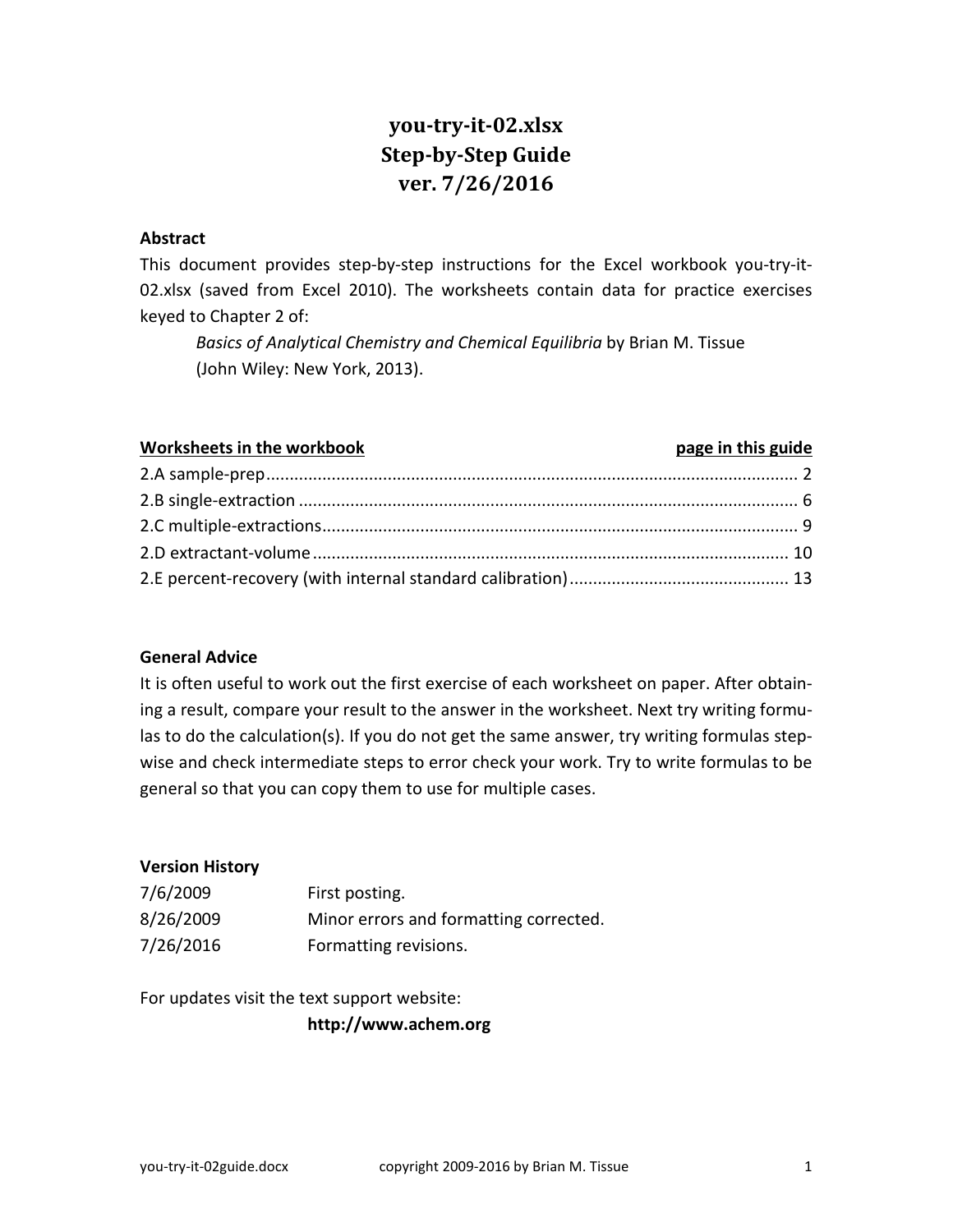# <span id="page-1-0"></span>**2.A sample-prep**

This worksheet contains two sample preparation procedures for the analysis of lipidsoluble vitamins in vitamin tablets. The sample preparation procedure isolates the analyte from interferences and leaves it in a suitable solution for subsequent measurement. The task is to calculate the concentration of each analyte in the solution to be analyzed based on the amount in the starting sample. We will do the calculation assuming that there is no loss of analyte in any of the preparation steps.

| Concepts             | <b>Concept Synopsis</b>                                          |
|----------------------|------------------------------------------------------------------|
| sample prep calcula- | Given an expected amount of analyte in a sample, we must         |
| tions                | often determine if the sample preparation procedure will re-     |
|                      | sult in an analyte concentration that is in the working range of |
|                      | our measurement. This calculation lets us predict the amount     |
|                      | of sample that we will need and if concentrating steps might     |
|                      | be necessary.                                                    |

*Most of the work in this worksheet is to translate the sample prep steps to conversion factors. This exercise can be completed as easily on paper as with Excel.*

1. Calculate the ppm concentrations of vitamins A, D, E and K in the final extract solution for Procedure 2.A.1.

The grinding of the 20 tablets is to ensure homogeneity in the analyzed sample. We start with some amount of this powdered sample (0.6 g) and process it to isolate the analytes. Since we know the expected analyte concentration in each 1.5 g tablet, we can predict the absolute amount of each analyte in the 0.6 g of powder. The analyte concentrations for vitamins A, D, and E are given as I.U. per tablet, so there is an extra unit conversion to convert these analytes to mass. Given analyte amount, the analyte concentration is simply the amount per final volume. The last calculational step is to report the concentrations in the requested units. If we choose appropriate units for our intermediate calculations, we won't need this unit conversion step at the end. Overall our calculation is:

```
start: amount of sample (0.6 g)
        \downarrow (amount of sample)(analyte concentration)
amount of analyte
        \downarrow (amount of analyte) / (volume of solvent)
```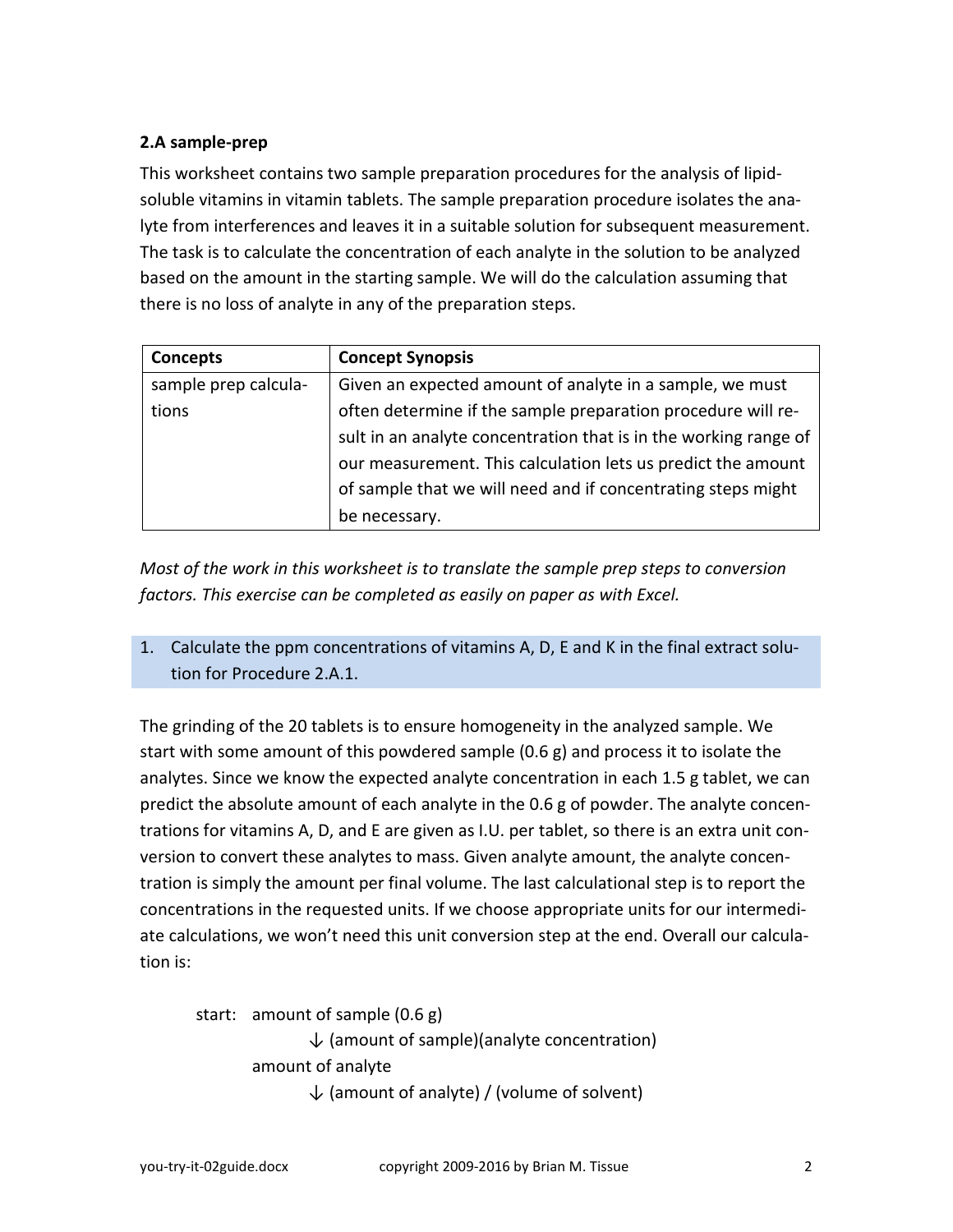#### concentration of analyte

 $\downarrow$  (unit conversion)

end: analyte concentration in ppm (μg/mL)

First we must get the values that we need for the calculations out of the text of the procedure and into cells that we can reference. I enter the following labels in cells B38:B40:

sample mass:

tablet mass:

extract volume:

In cells C38:C40 I enter the values and in cells D38:D40 I list the appropriate units. After adjusting formatting, this information looks like:

| sample mass:    | 0.60    | g  |
|-----------------|---------|----|
| tablet mass:    | $1.5\,$ | g  |
| extract volume: | 50.O    | ml |

Now we can determine the intermediate quantities that were outlined above. For vitamin A, the conversion of analyte concentration from 'I.U. per tablet' to 'I.U. per gram of sample' is:

 $\frac{5000 \text{ I.U. vitamin A} 1 \text{ tablet}}{5000 \text{ I.U. vitamin A}} = \frac{3333 \text{ I.U. vitamin A}}{5000 \text{ I.U. in.}}$ 1 tablet 1.5 g 1.0 g sample

I type labels to create a table in cells B42:G47 (see figure below). For vitamin A I enter in cell C44:

=D16/\$C\$39

Now multiplying this concentration by the amount of sample gives us the amount of analyte:

3333 I.U. vitamin A  $\frac{10^{10} \text{N}}{1.0 \text{ g sample}}$  (0.60 g sample) = 2000 I.U. vitamin A

In cell D44 I enter:

 $=$ C44 $*$ \$C\$38

Now to convert units from 'I.U. vitamin A' to 'μg vitamin A' I multiply by the conversion factor in Table 2.A: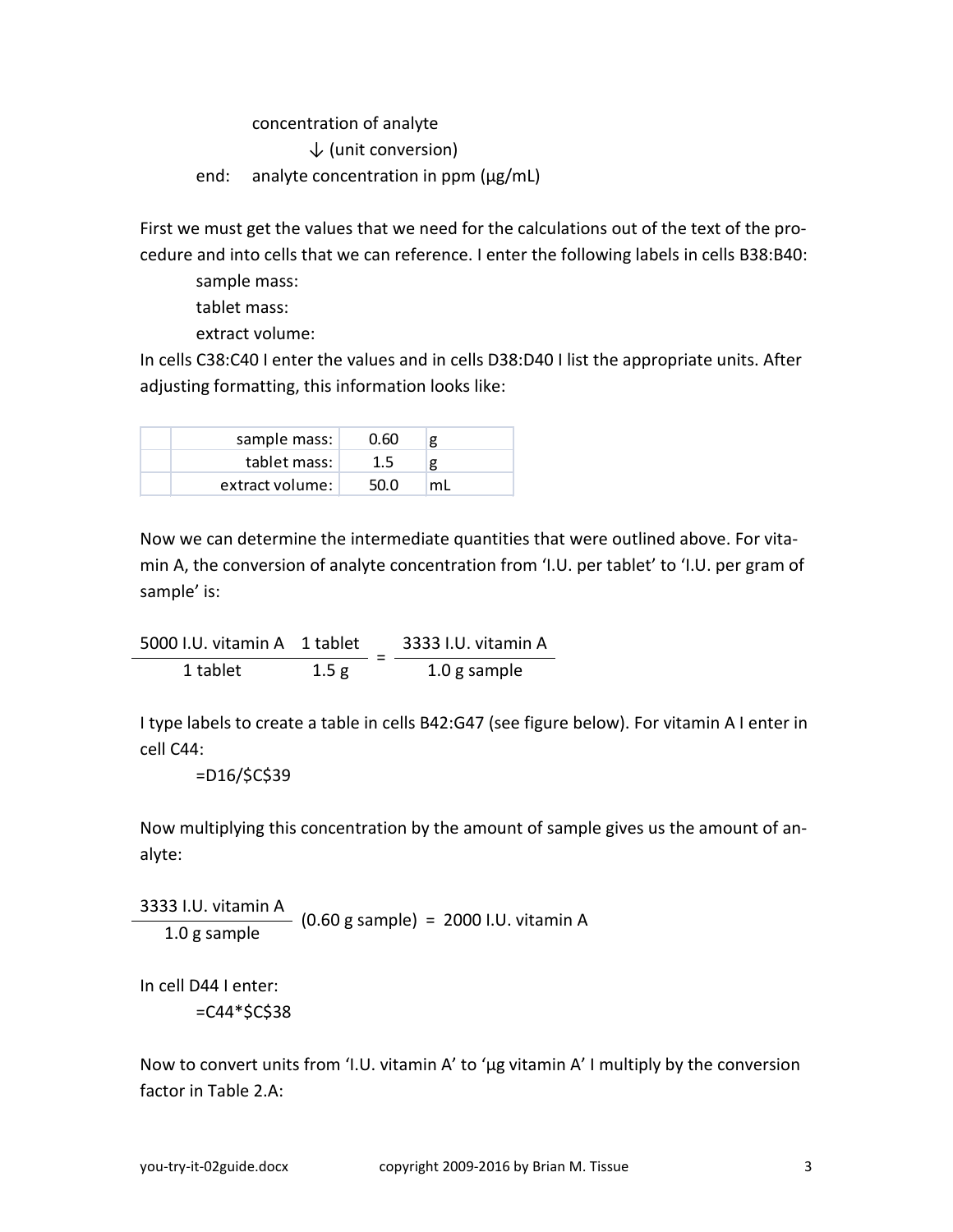(2000 I.U. vitamin A)  $\frac{0.30 \text{ µg vitamin A}}{1.0 \text{ LU. vitamin A}}$  = 600 µg vitamin A

In cell E44 I enter:  $=$ D44 $*$ F16

Finally to determine the concentration, I divide the amount of vitamin A by the final extract volume (50.0 mL).

 $\frac{600 \text{ µg vitamin A}}{50.0 \text{ mL}} = 12 \text{ µg/mL}$ 

In cell F44 I type: =E44/\$C\$40

Since my concentration is μg/mL, I add the units ppm in cell G44.

The results are in the following figure. I highlight cells C28:G28 and double click on the small square handle at the lower right of the highlighted cells to copy the formulas down the table for the other vitamins. I'll get an error message for vitamin K, because there is no I.U. to μg conversion in Table 2.A.

|    | A | B               | C       | n       | E       | F             | G    |
|----|---|-----------------|---------|---------|---------|---------------|------|
| 37 |   |                 |         |         |         |               |      |
| 38 |   | sample mass:    | 0.60    | g       |         |               |      |
| 39 |   | tablet mass:    | 1.5     | g       |         |               |      |
| 40 |   | extract volume: | 50.0    | mL      |         |               |      |
| 41 |   |                 |         |         |         |               |      |
| 42 |   |                 | analyte | analyte | analyte | analyte       |      |
| 43 |   | analyte         | per g   | amount  | μg      | concentration |      |
| 44 |   | vitamin A       | 3333    | 2000    | 600     | 12            | Ippm |
| 45 |   | vitamin D       |         |         |         |               | ppm  |
| 46 |   | vitamin E       |         |         |         |               | ppm  |
| 47 |   | vitamin K       |         |         |         |               | ppm  |

In cell E47 I type the following formula to fix the error:

 $=$ D47

Now the results for Procedure 2.A.1 will look like: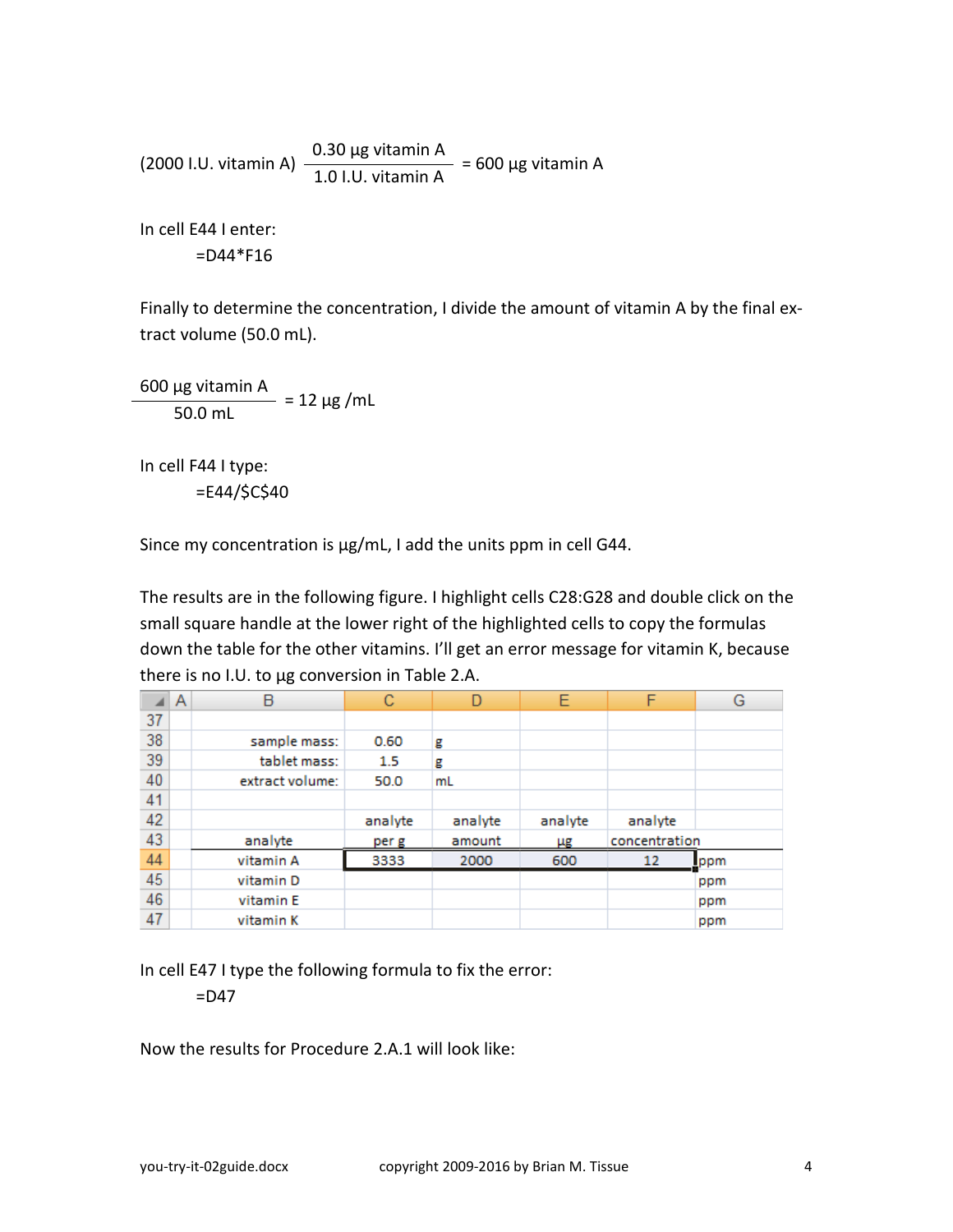|    | A | В         | С       |         |         |               | G   |
|----|---|-----------|---------|---------|---------|---------------|-----|
| 41 |   |           |         |         |         |               |     |
| 42 |   |           | analyte | analyte | analyte | analyte       |     |
| 43 |   | analyte   | per g   | amount  | μg      | concentration |     |
| 44 |   | vitamin A | 3333    | 2000    | 600     | 12            | ppm |
| 45 |   | vitamin D | 267     | 160     | 4       | 0.08          | ppm |
| 46 |   | vitamin E | 20      | 12      | 12000   | 240           | ppm |
| 47 |   | vitamin K | 17      | 10      | 10      | 0.2           | ppm |

# 2. Calculate the ppm concentrations of vitamins A and E in the final extract solution for Procedure 2.A.2.

In principle this calculation is the same as above. One difference compared to Procedure 2.A.1 is that after obtaining the 50.0 mL of extract, a 10.0 mL portion is removed for analysis. We are taking 1/5 of the extract for analysis, which saves the remainder for other measurements. We will include this factor of 5 in the calculation of the analyte amount.

In cells B72:D74 I type the labels and constant information as I did for Procedure 2.A.1. The sample mass is now 2.0 g, the tablet mass is still 1.5 g, and the final extract volume is 1.0 mL. I add an extra label for 'extract fraction:' in cell B75 and enter the factor of 1/5 in cell C75 for the fraction of sample that is measured. The one difference that I make is to include the factor of 5 in finding the analyte μg.

I complete the calculations as in Procedure 2.A.1 by typing the equivalent formulas. To include the factor of 1/5 in the sample procedure, in cell E79 I type the formula: =D79\*F16\*\$C\$75

I can't simply copy the formulas down a row because I don't have the same sequence as in Table 2.A. In cell E80 for vitamin E I type:

=D80\*F18\*\$C\$75

Since the final volume is 1.0 mL, the final concentrations are numerically the same as the analyte amounts. The final results will look something like the following figure: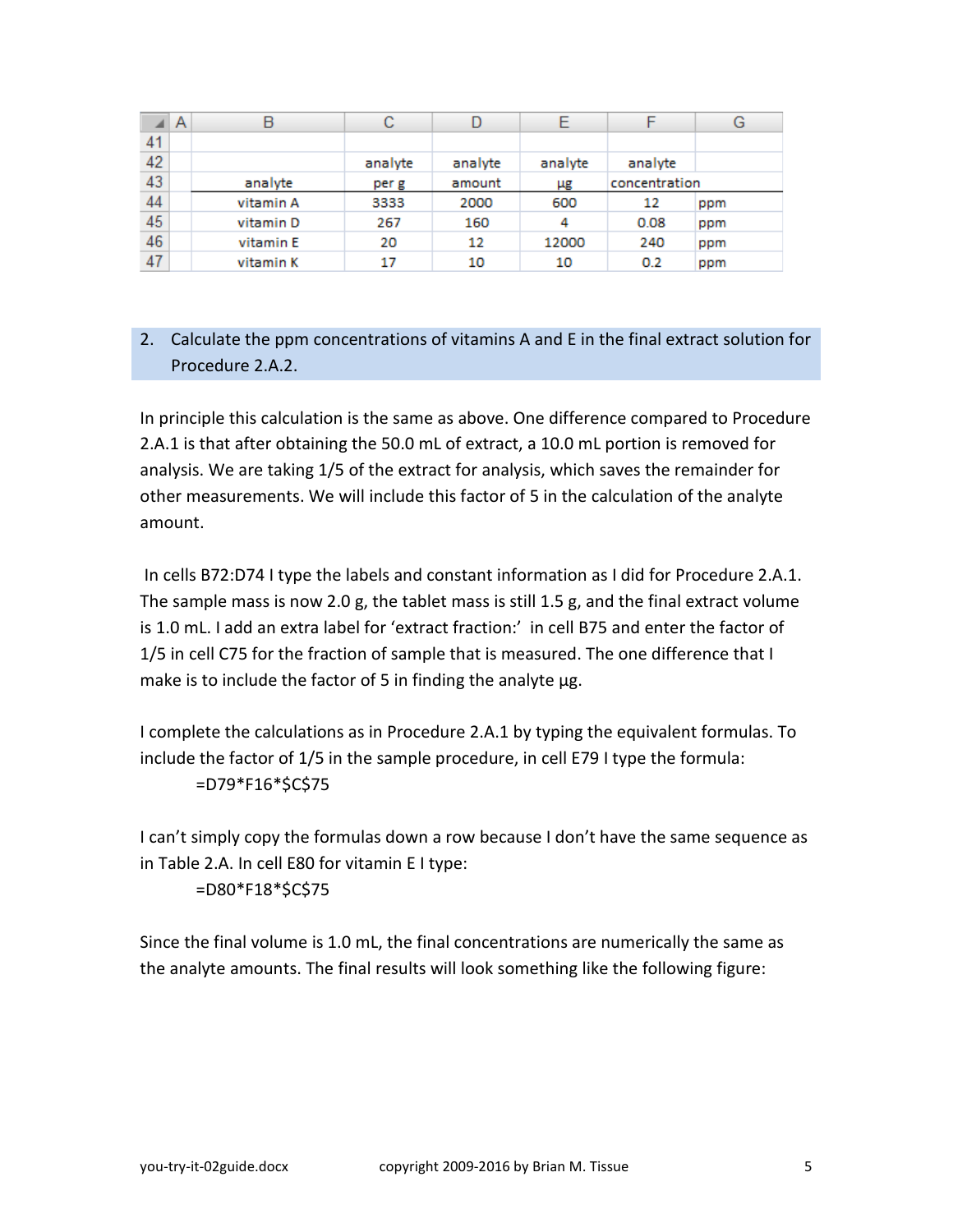|    | A | B                 | с       |         | Е       | F             | G   |
|----|---|-------------------|---------|---------|---------|---------------|-----|
| 71 |   |                   |         |         |         |               |     |
| 72 |   | sample mass:      | 2.00    | g       |         |               |     |
| 73 |   | tablet mass:      | 1.5     | g       |         |               |     |
| 74 |   | extract volume:   | 1.0     | mL      |         |               |     |
| 75 |   | extract fraction: | 0.2     |         |         |               |     |
| 76 |   |                   |         |         |         |               |     |
| 77 |   |                   | analyte | analyte | analyte | analyte       |     |
| 78 |   | analyte           | per g   | amount  | μg      | concentration |     |
| 79 |   | vitamin A         | 3333    | 6667    | 400     | 400           | ppm |
| 80 |   | vitamin E         | 20      | 40      | 8000    | 8000          | ppm |

#### <span id="page-5-0"></span>**2.B single-extraction**

This worksheet contains a table with octanol-water log*P* values for various solutes. The exercise is to determine the fraction of solute remaining in the aqueous phase and the fraction transferred to the organic phase for each of the solutes.

| <b>Concepts</b>       | <b>Concept Synopsis</b>                                        |
|-----------------------|----------------------------------------------------------------|
| liquid-liquid extrac- | A solute will partition between two immiscible phases de-      |
| tion                  | pending on its relative solubility in the two solvents.        |
| extraction efficiency | A calculation to predict the fraction of a solute remaining in |
|                       | the aqueous phase when extracted with an immiscible organ-     |
|                       | ic solvent. The expression is given in exercise 2 below.       |

## 1. Write a formula to convert the logP values to  $K_D'$ .

The calculation is the inverse log:  $K_D' = 10^P$ . For the logP in cell C16, type in cell D16 the Excel formula:

#### $=10^{\circ}$ C16

Copy this formula down the column in Table 2.B.1 and also copy to column D in Table 2.B.2. The results, after adjusting the formatting for the values is shown in the next figure. I have also typed and copied the volumes of the aqueous and organic phases and the value of *n* for the extraction.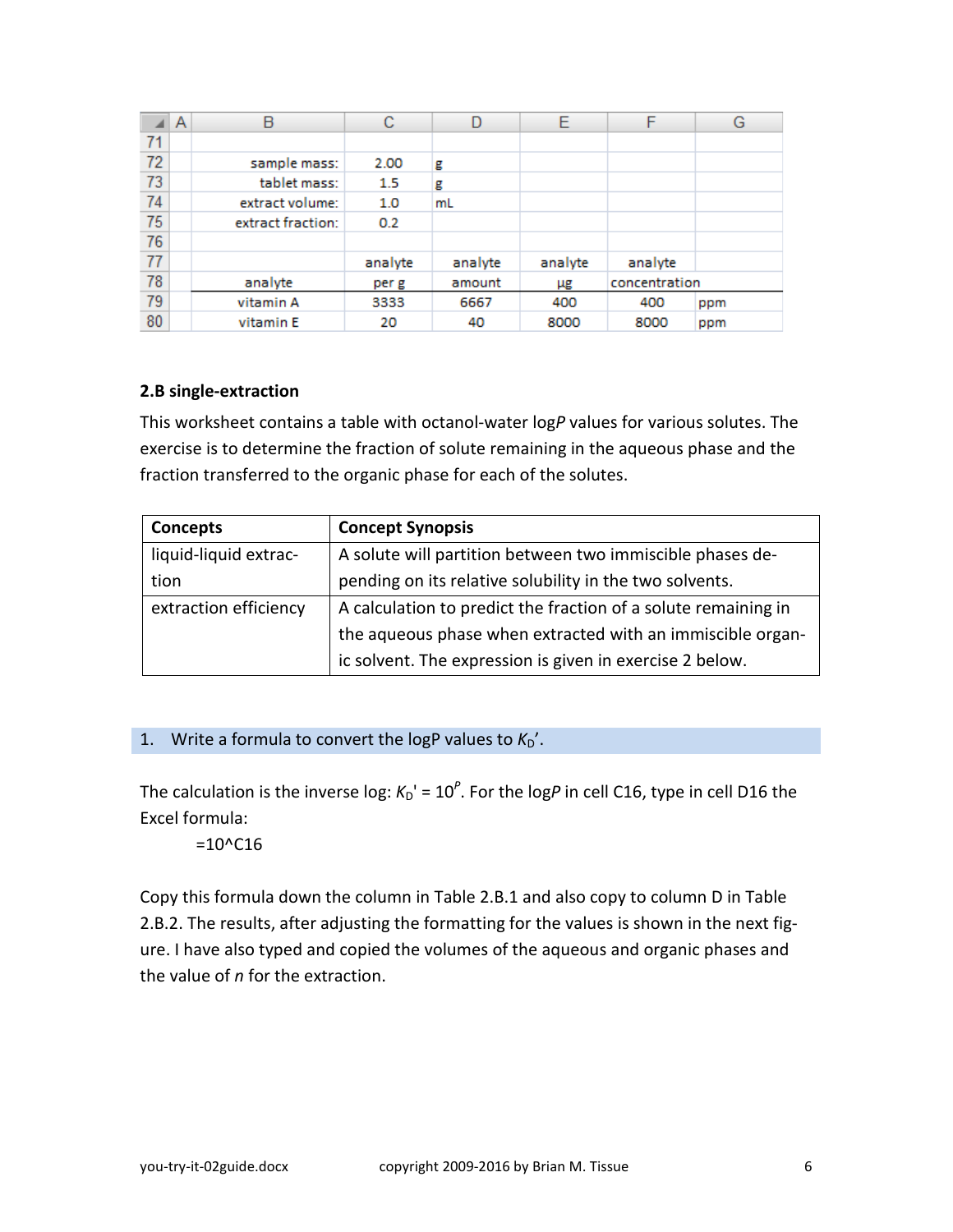|    | A | В                  | с       | D           | Е                    | F                      | G | н                        |                   |
|----|---|--------------------|---------|-------------|----------------------|------------------------|---|--------------------------|-------------------|
| 13 |   |                    |         |             |                      |                        |   |                          |                   |
| 14 |   | <b>Table 2.B.1</b> |         |             |                      |                        |   |                          |                   |
| 15 |   | compound           | logP    | $K_{D}$     | $V_{\text{aq}}$ (mL) | $V_{\text{orig}}$ (mL) | n | $\alpha_{S(nq)}$         | $\alpha_{S(org)}$ |
| 16 |   | 1-hexanol          | 2.03    | $1.1E + 02$ | 10                   | 10                     | 1 |                          |                   |
| 17 |   | benzene            | 2.13    | 1.3E+02     | 10                   | 10                     | 1 |                          |                   |
| 18 |   | 1-octanol          | 3.07    | 1.2E+03     | 10                   | 10                     | 1 |                          |                   |
| 19 |   | cyclohexane        | 3.44    | 2.8E+03     | 10                   | 10                     | 1 |                          |                   |
| 20 |   | hexane             | 4.00    | 1.0E+04     | 10                   | 10                     | 1 |                          |                   |
| 21 |   | octane             | 5.15    | 1.4E+05     | 10                   | 10                     | 1 |                          |                   |
| 22 |   |                    |         |             |                      |                        |   |                          |                   |
| 23 |   |                    |         |             |                      |                        |   |                          |                   |
| 24 |   | <b>Table 2.B.2</b> |         |             |                      |                        |   |                          |                   |
| 25 |   | compound           | logP    | $K_{D}$     | $V_{\text{eq}}$ (mL) | $V_{\text{org}}$ (mL)  | n | $\alpha_{S(\text{rel})}$ | $\alpha_{S(org)}$ |
| 26 |   | methanol           | $-0.74$ | 0.18        | 10                   | 10                     | 1 |                          |                   |
| 27 |   | ethanol            | $-0.30$ | 0.50        | 10                   | 10                     | 1 |                          |                   |
| 28 |   | acetone            | $-0.24$ | 0.58        | 10                   | 10                     | 1 |                          |                   |
| 29 |   | acetic acid        | $-0.17$ | 0.68        | 10                   | 10                     | 1 |                          |                   |

#### 2. Write a formula to find the fraction remaining in the aqueous phase, ,  $\alpha_{\text{S(aq)}}$ .

The formula to determine the fraction of the solute remaining in the aqueous phase,  $\alpha_{S(aq)}$ , is:

$$
\alpha_{S(aq)} = \frac{(1 - 1)}{1 + K_{D}^{''}(V_{org}/V_{aq})}
$$

where the terms in the expression are:

- $K_D'$  distribution constant
- $V_{aq}$  volume of the aqueous phase
- *V*<sub>org</sub> volume of the organic phase
- *n* number of sequential extractions

The Excel formula for this expression for 1-hexanol is:

# $=(1/(1+D16*F16/E16))^{\wedge}G16$

Type this formula in cell H16 and copy it down the column for Table 1. Also copy it to column H in Table 2.

You can also use extraction.xlsx to do these calculations and copy the results here. The formula is simple enough that it is easier to type it in rather than copying results from one spreadsheet to another.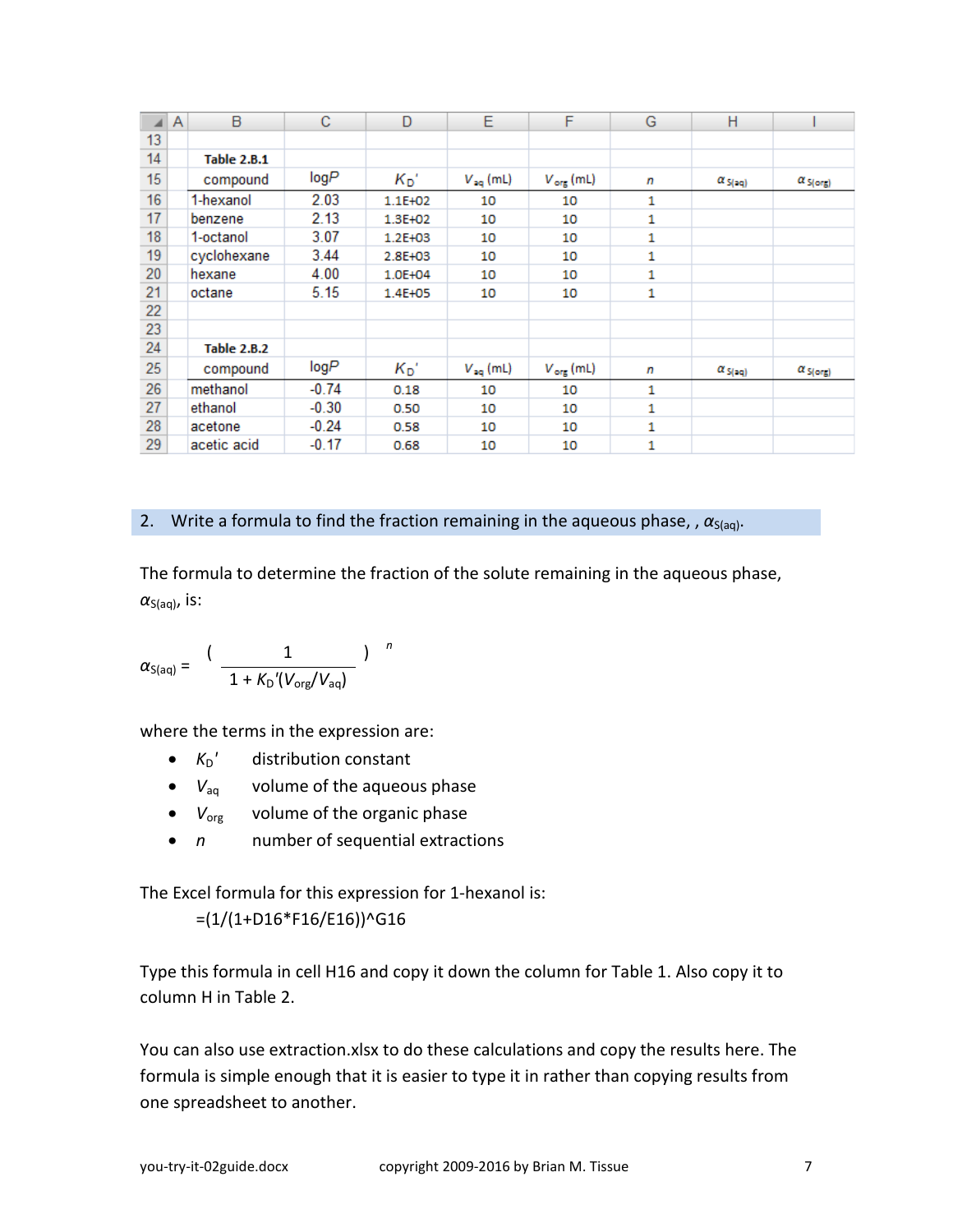### 3. Convert  $\alpha_{S(aq)}$  to  $\alpha_{S(org)}$ .

Since we are not changing the solute (we hope), the total amount of solute does not change. The sum of the fraction of the solute remaining in the aqueous phase plus the fraction of solute transferred to the organic phase must equal one:

 $\alpha_{S(aq)} + \alpha_{S(org)} = 1$ 

The Excel formula for this expression for  $\alpha_{S(aq)}$  of 1-hexanol is:

 $=1 - H16$ 

Typing this formula in cell I16 and copying it down the column for Tables 2.B.1 and 2.B.2 gives our final results. The next figure shows the results for all of the calculations.

|    | Α | В                  | с       | D       | Е                    | F                     | G | н                       |                   |
|----|---|--------------------|---------|---------|----------------------|-----------------------|---|-------------------------|-------------------|
| 13 |   |                    |         |         |                      |                       |   |                         |                   |
| 14 |   | <b>Table 2.B.1</b> |         |         |                      |                       |   |                         |                   |
| 15 |   | compound           | logP    | $K_{D}$ | $V_{\text{eq}}$ (mL) | $V_{\text{org}}$ (mL) | n | $\alpha_{S(\text{aq})}$ | $\alpha_{S(org)}$ |
| 16 |   | 1-hexanol          | 2.03    | 1.1E+02 | 10                   | 10                    | 1 | 0.009                   | 0.991             |
| 17 |   | benzene            | 2.13    | 1.3E+02 | 10                   | 10                    | 1 | 0.007                   | 0.993             |
| 18 |   | 1-octanol          | 3.07    | 1.2E+03 | 10                   | 10                    | 1 | 0.001                   | 0.999             |
| 19 |   | cyclohexane        | 3.44    | 2.8E+03 | 10                   | 10                    | 1 | 0.000                   | 1.000             |
| 20 |   | hexane             | 4.00    | 1.0E+04 | 10                   | 10                    | 1 | 0.000                   | 1.000             |
| 21 |   | octane             | 5.15    | 1.4E+05 | 10                   | 10                    | 1 | 0.000                   | 1.000             |
| 22 |   |                    |         |         |                      |                       |   |                         |                   |
| 23 |   |                    |         |         |                      |                       |   |                         |                   |
| 24 |   | <b>Table 2.B.2</b> |         |         |                      |                       |   |                         |                   |
| 25 |   | compound           | logP    | $K_{D}$ | $V_{\text{eq}}$ (mL) | $V_{\text{org}}$ (mL) | n | $\alpha_{S(\text{ad})}$ | $\alpha_{S(org)}$ |
| 26 |   | methanol           | $-0.74$ | 0.18    | 10                   | 10                    | 1 | 0.846                   | 0.154             |
| 27 |   | ethanol            | $-0.30$ | 0.50    | 10                   | 10                    | 1 | 0.666                   | 0.334             |
| 28 |   | acetone            | $-0.24$ | 0.58    | 10                   | 10                    | 1 | 0.635                   | 0.365             |
| 29 |   | acetic acid        | $-0.17$ | 0.68    | 10                   | 10                    | 1 | 0.597                   | 0.403             |

You can see that I placed the easily extracted solutes in Table 1. These solutes are nonpolar and extract to octanol with > 99 % efficiency with only one extraction for an equal volume of organic phase. The solutes in Table 2, being rather polar, are more difficult to extract from water to an organic solvent. Extraction efficiencies are less than 50 %, and obtaining quantitative extractions will require larger volumes of organic solvent, sequential extractions, or both. The next two worksheets illustrated these calculations.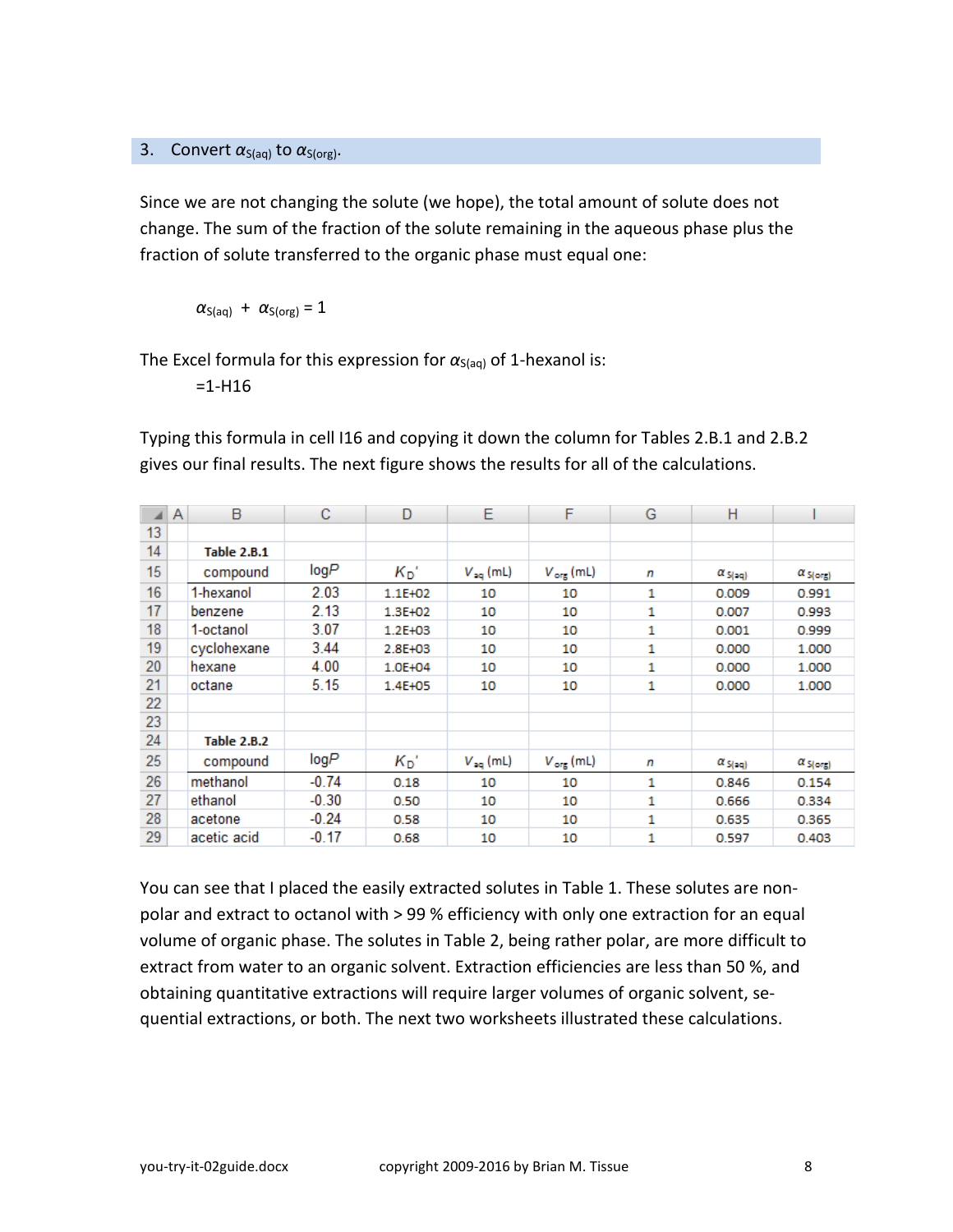# <span id="page-8-0"></span>**2.C multiple-extractions**

This worksheet has a copy of Table 2.B.2 from worksheet 2.B. The exercise is to determine the number of sequential extractions that are necessary to extract > 95 % and > 99 % of each solute from the aqueous phase to the organic phase.

| Concepts              | <b>Concept Synopsis</b>                                        |
|-----------------------|----------------------------------------------------------------|
| extraction efficiency | A calculation to predict the fraction of a solute remaining in |
|                       | the aqueous phase when extracted with an immiscible organ-     |
|                       | ic solvent. The expression is given above in question 2 of     |
|                       | worksheet 2.B.                                                 |

Determine the number of sequential extractions that are necessary to achieve the following efficiency.

1. Extract > 95 % of each solute to the organic phase.

First copy your formulas from worksheet 2.B into this table. If you did not move Table 2.B.2, the cells to highlight are H16:I16. Press Ctrl-C, highlight cells H17:I20 in Table 2.C.1, and press Ctrl-V to paste.

The easiest approach to complete this exercise is to simply increase *n* in the table until you achieve 0.95 for *α*S(org) for each solute. Note that *n* must be an integer – you can't do a half of an extraction. When you are done, your table will look something like the following:

|    | A | в                          | С       | D       | Е                    |                       | G  | Н                       |                   |
|----|---|----------------------------|---------|---------|----------------------|-----------------------|----|-------------------------|-------------------|
| 14 |   |                            |         |         |                      |                       |    |                         |                   |
| 15 |   | Table 2.C.1 Extract > 95 % |         |         |                      |                       |    |                         |                   |
| 16 |   | compound                   | logP    | $K_{D}$ | $V_{\text{no}}$ (mL) | $V_{\text{org}}$ (mL) | n  | $\alpha_{S(\text{eq})}$ | $\alpha_{S(org)}$ |
| 17 |   | methanol                   | $-0.74$ | 0.18    | 10                   | 10                    | 18 | 0.049                   | 0.951             |
| 18 |   | ethanol                    | $-0.30$ | 0.50    | 10                   | 10                    | 8  | 0.039                   | 0.961             |
| 19 |   | acetone                    | $-0.24$ | 0.58    | 10                   | 10                    |    | 0.042                   | 0.958             |
| 20 |   | acetic acid                | $-0.17$ | 0.68    | 10                   | 10                    | 6  | 0.045                   | 0.955             |

Determine the number of sequential extractions that are necessary to achieve the following efficiency:

2. Extract > 99 % of each solute to the organic phase.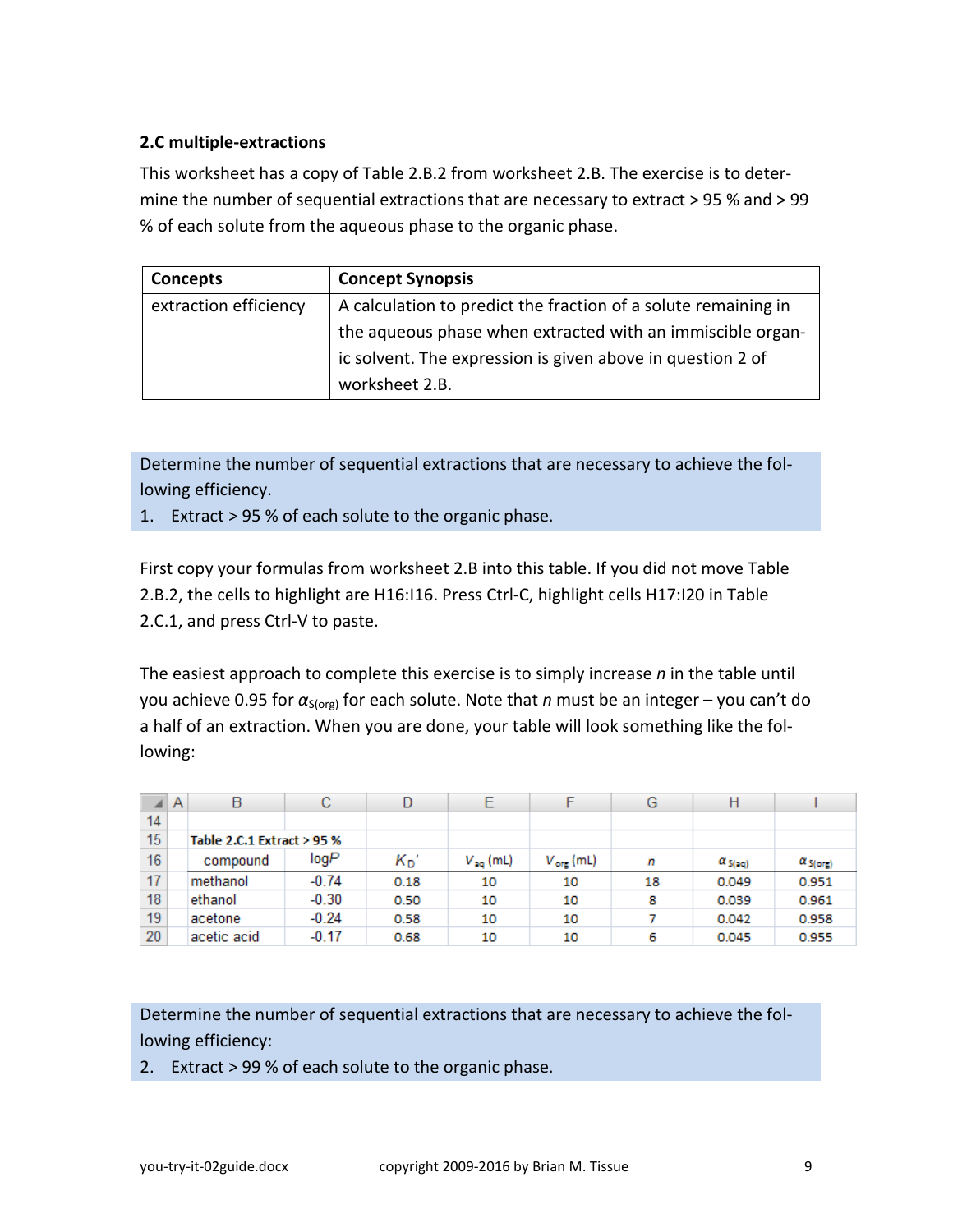This exercise is the same as above, but with the more stringent extraction criterion. We'll simply repeat what we did in question 1. Highlight the content of Table 2.C.1 and press Ctrl-C. Click on a new cell below the existing table and press Ctrl-V to paste a new copy of the table, labeled 2.C.2. Check that the values did not change on copying the formulas. Now change the values of *n* in the table until you achieve 0.99 for  $\alpha_{S(org)}$  for each solute. The final results will look like the following figure:

|    | A                          | в           | С       |         |                      |                       | G  | Н               |                   |
|----|----------------------------|-------------|---------|---------|----------------------|-----------------------|----|-----------------|-------------------|
| 22 |                            |             |         |         |                      |                       |    |                 |                   |
| 23 | Table 2.C.2 Extract > 99 % |             |         |         |                      |                       |    |                 |                   |
| 24 |                            | compound    | logP    | $K_{D}$ | $V_{\text{aq}}$ (mL) | $V_{\text{org}}$ (mL) | n  | $\alpha_{S(m)}$ | $\alpha_{S(org)}$ |
| 25 |                            | methanol    | $-0.74$ | 0.182   | 10                   | 10                    | 28 | 0.009           | 0.991             |
| 26 |                            | ethanol     | $-0.30$ | 0.50    | 10                   | 10                    | 12 | 0.008           | 0.992             |
| 27 |                            | acetone     | $-0.24$ | 0.58    | 10                   | 10                    | 11 | 0.007           | 0.993             |
| 28 |                            | acetic acid | $-0.17$ | 0.68    | 10                   | 10                    | 9  | 0.010           | 0.990             |

### <span id="page-9-0"></span>**2.D extractant-volume**

Table 2.D.1 contains example calculations for different conditions to extract acetic acid from water with diethyl ether. You want to determine if changing the extraction solvent to 1-octanol can reduce *n* and the amount of solvent. Determine optimal conditions for this extraction using 1-octanol in place of diethyl ether.

| <b>Concepts</b>       | <b>Concept Synopsis</b>                                                   |  |
|-----------------------|---------------------------------------------------------------------------|--|
| extraction efficiency | A calculation to predict the fraction of a solute remaining in            |  |
|                       | the aqueous phase when extracted with an immiscible organ-                |  |
|                       | ic solvent. The expression is given in question 2 for worksheet           |  |
|                       | 2.B.                                                                      |  |
| optimum conditions    | Choosing extraction conditions to minimize $n$ and extractant             |  |
|                       | volume. Minimizing n reduces sample prep time. Minimizing                 |  |
|                       | V <sub>S(org)</sub> reduces dilution of the analyte and can reduce subse- |  |
|                       | quent prep time if the extract must be concentrated.                      |  |

#### 1. Set up Table 2.D.2 for 1-octanol similar to the one for diethyl ether.

A portion of Table 2D.1 is shown below. The highlighted cells meet the extraction criterion of 99.5 % extraction. Diethyl ether will extract acetic acid from aqueous solution, but with either large total volumes or many sequential extractions. The formula for α<sub>S(aq)</sub> and  $\alpha_{S(org)}$  in cell D32 and E32 are: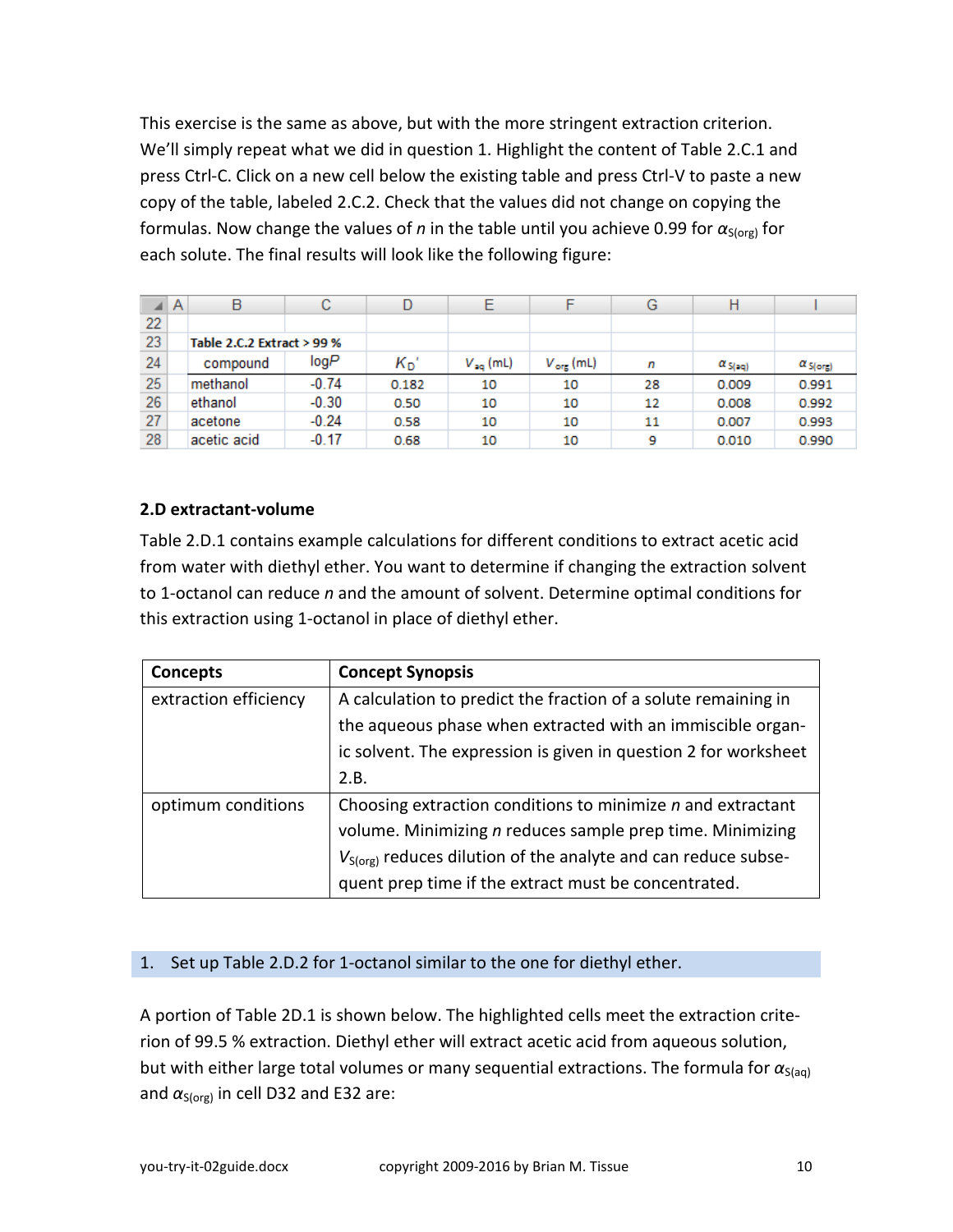$$
= (1/(1+$D$26*B32/$F$26))^{\wedge}C32
$$
  
= 1-D32

The formula for the total volume or extractant is the volume of organic solvent multiplied by *n*:

=B32\*C32

|    | A | B                                  | с             | D                | Е                 | F                    | G  |
|----|---|------------------------------------|---------------|------------------|-------------------|----------------------|----|
| 23 |   |                                    |               |                  |                   |                      |    |
| 24 |   | acetic acid distribution constants |               |                  |                   |                      |    |
| 25 |   | organic phase                      | logP          | $K_{D}$          |                   | $V_{\text{eq}}$ (mL) |    |
| 26 |   | diethyl ether                      | $-0.36$       | 0.44             |                   | 10                   | mL |
| 27 |   | 1-octanol                          | $-0.17$       | 0.68             |                   |                      |    |
| 28 |   |                                    |               |                  |                   |                      |    |
| 29 |   |                                    |               |                  |                   |                      |    |
| 30 |   | <b>Table 2.D.1</b>                 | diethyl ether |                  |                   |                      |    |
| 31 |   | $V_{\text{org}}$ (mL)              | n             | $\alpha_{S(nq)}$ | $\alpha_{S(org)}$ | $V_{\rm total}$ (mL) |    |
| 32 |   | 100                                | 3             | 0.006            | 0.994             | 300                  |    |
| 33 |   | 105                                | з             | 0.006            | 0.994             | 315                  |    |
| 34 |   | 110                                | 3             | 0.005            | 0.995             | 330                  |    |
| 35 |   |                                    |               |                  |                   |                      |    |
| 36 |   | 60                                 | 4             | 0.006            | 0.994             | 240                  |    |
| 37 |   | 65                                 | 4             | 0.005            | 0.995             | 260                  |    |
| 38 |   | 70                                 | 4             | 0.004            | 0.996             | 280                  |    |
| 39 |   |                                    |               |                  |                   |                      |    |

An empty Table 2.D.2 for 1-octanol is started in row 61. You can copy cells B32:F32 to row 63 to get started.  $V_{aq}$  is the same in all cases, so the \$F\$26 cell reference remains correct. The only change that is necessary is to replace the  $K_D'$  value for diethyl ether with the value for 1-octanol. Change \$D\$26 to \$D\$27 in the formula that you copied. The formula in cell D63 should now be:

 $=(1/(1+5D527*B63/5F526))^{\wedge}C63$ 

Highlight cells B63:F63 and copy to cells B64:F65. Leave *n* = 3 and change the values of *V*<sub>org</sub> in cells B63:B65 to find the extraction conditions that meet the 99.5 % extraction criterion. By trial and error I find that 70 mL of 1-octanol will meet the 99.5 % criterion. Your result might be slightly different, depending on how finely you increment V<sub>org</sub>. After highlighting the 99.5 % result, my table looks like the following figure:

|    | A |                       |           |                 |                 |                  |
|----|---|-----------------------|-----------|-----------------|-----------------|------------------|
| 61 |   | Table 2.D.2           | 1-octanol |                 |                 |                  |
| 62 |   | $V_{\text{org}}$ (mL) | n         | $\alpha_{S(m)}$ | $\alpha_{S(1)}$ | $V_{total}$ (mL) |
| 63 |   | 60                    | з         | 0.008           | 0.992           | 180              |
| 64 |   | 65                    | з         | 0.006           | 0.994           | 195              |
| 65 |   | 70                    | з         | 0.005           | 0.995           | 210              |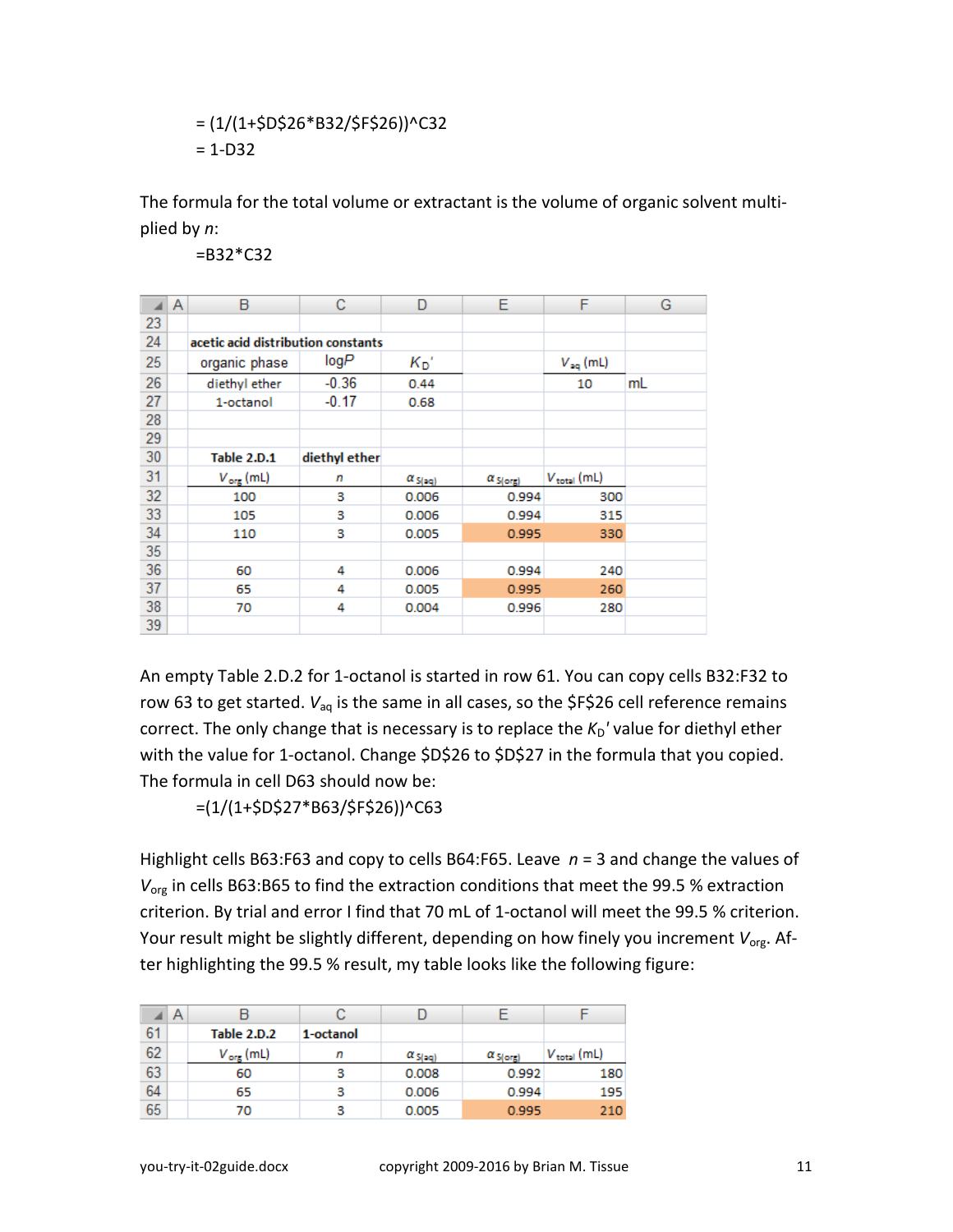Again Highlight cells B63:F63 and now copy to cells B67:F69. Change *n* to 4 for all three cases. Again change the values of V<sub>org</sub> to find the extraction conditions that meet the 99.5 % extraction criterion. For this case I find 40 mL to be sufficient.

Repeat this process to obtain data for *n* = 5 to *n* = 10. My results look like the following figure. Your results might be slightly different, depending on how finely you increment *V*org.

| ᆀ  | Α | В                     | C         | D               | Ε                 | F                |
|----|---|-----------------------|-----------|-----------------|-------------------|------------------|
| 61 |   | <b>Table 2.D.2</b>    | 1-octanol |                 |                   |                  |
| 62 |   | $V_{\text{org}}$ (mL) | n         | $\alpha_{S(m)}$ | $\alpha_{S(org)}$ | $V_{total}$ (mL) |
| 63 |   | 60                    | 3         | 0.008           | 0.992             | 180              |
| 64 |   | 65                    | 3         | 0.006           | 0.994             | 195              |
| 65 |   | 70                    | з         | 0.005           | 0.995             | 210              |
| 66 |   |                       |           |                 |                   |                  |
| 67 |   | 35                    | 4         | 0.008           | 0.992             | 140              |
| 68 |   | 40                    | 4         | 0.005           | 0.995             | 160              |
| 69 |   | 45                    | 4         | 0.004           | 0.996             | 180              |
| 70 |   |                       |           |                 |                   |                  |
| 71 |   | 25                    | 5         | 0.007           | 0.993             | 125              |
| 72 |   | 28                    | 5         | 0.005           | 0.995             | 140              |
| 73 |   |                       |           |                 |                   |                  |
| 74 |   | 20                    | 6         | 0.006           | 0.994             | 120              |
| 75 |   | 21                    | 6         | 0.005           | 0.995             | 126              |
| 76 |   |                       |           |                 |                   |                  |
| 77 |   | 16                    | 7         | 0.006           | 0.994             | 112              |
| 78 |   | 17                    | 7         | 0.005           | 0.995             | 119              |
| 79 |   |                       |           |                 |                   |                  |
| 80 |   | 13                    | 8         | 0.006           | 0.994             | 104              |
| 81 |   | 14                    | 8         | 0.005           | 0.995             | 112              |
| 82 |   |                       |           |                 |                   |                  |
| 83 |   | 11                    | 9         | 0.007           | 0.993             | 99               |
| 84 |   | 12                    | 9         | 0.005           | 0.995             | 108              |
| 85 |   |                       |           |                 |                   |                  |
| 86 |   | 10                    | 10        | 0.006           | 0.994             | 100              |
| 87 |   | 11                    | 10        | 0.004           | 0.996             | 110              |

#### 2. Determine the optimal conditions from the results.

This exercise is a little open-ended. In most cases, replacing diethyl ether with 1-octanol reduces the total amount of extracting organic solvent by  $\approx 1/3$ . Doing 5 extractions with 1-octanol meets the criteria of achieving 99.5 % extraction in a total organic volume of 140 mL. If I'm doing these extractions myself, 5 extractions is enough. However,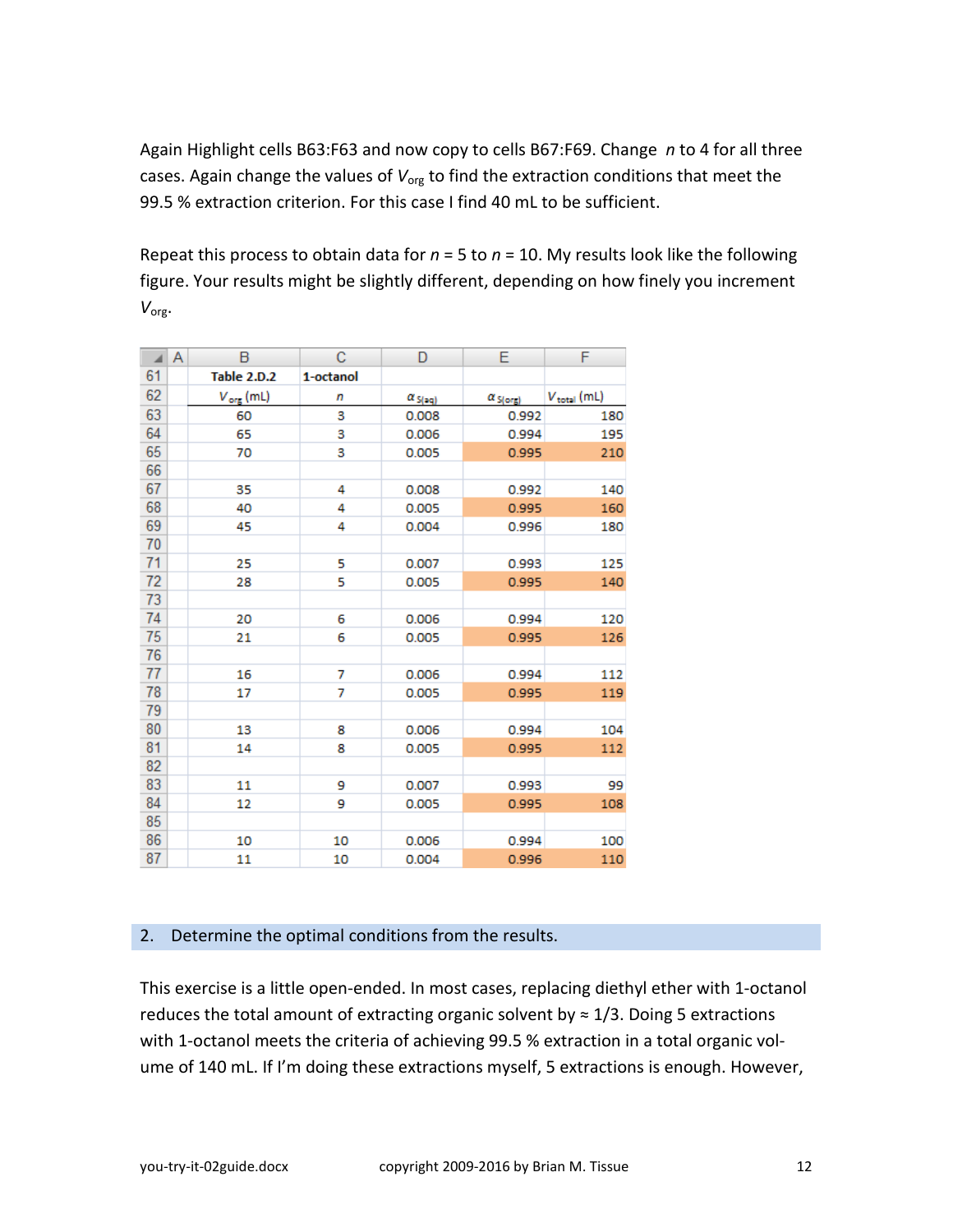if I have an automated extractor, I will program it to do 9 sequential extractions with 12 mL of the organic phase to decrease the total extractant volume even further.

What I've not considered in answering this question is the suitability of 1-octanol for subsequent steps in the sample processing or analysis procedures. If there are further steps with which 1-octanol is compatible, then it makes sense to change the extracting solvent. However, diethyl ether has the advantage of having a very low boiling point. It is therefore easy to evaporate diethyl ether to concentrate the analyte. The low boiling point also makes it a good solvent for gas chromatography analysis. Whether diethyl ether or 1-octanol is the best extraction solvent will depend on the next steps in the sample preparation and analysis.

### <span id="page-12-0"></span>**2.E percent-recovery (with internal standard calibration)**

This worksheet contains:

- a sample preparation procedure for norepinephrine and epinephrine (stress hormones) in blood plasma,
- calibration data for dihydroxybenzylamine, the internal standard added during the solid-phase extraction (SPE) step, and
- analytical measurements for the analytes and internal standard.

The exercise is to calculate the percent recovery of the internal standard and the concentrations of the two analytes.

| <b>Concepts</b>         | <b>Concept Synopsis</b>                                        |
|-------------------------|----------------------------------------------------------------|
| solid-phase extraction  | A liquid/solid separation method to "clean up" samples be-     |
|                         | fore analysis.                                                 |
| percent recovery        | The fraction, expressed in percentage, of the analyte that is  |
|                         | recovered for measurement after sample preparation steps.      |
|                         | The desired percent recovery is 100 %.                         |
| internal standard cali- | An internal standard is a substance that (a) is chemically     |
| bration                 | similar to the analyte and (b) is not present in the sample. A |
|                         | known amount is added to samples before measurement. It        |
|                         | serves to calibrate the analytical measurement and can be      |
|                         | used to determine the percent recovery after sample prepa-     |
|                         | ration procedures.                                             |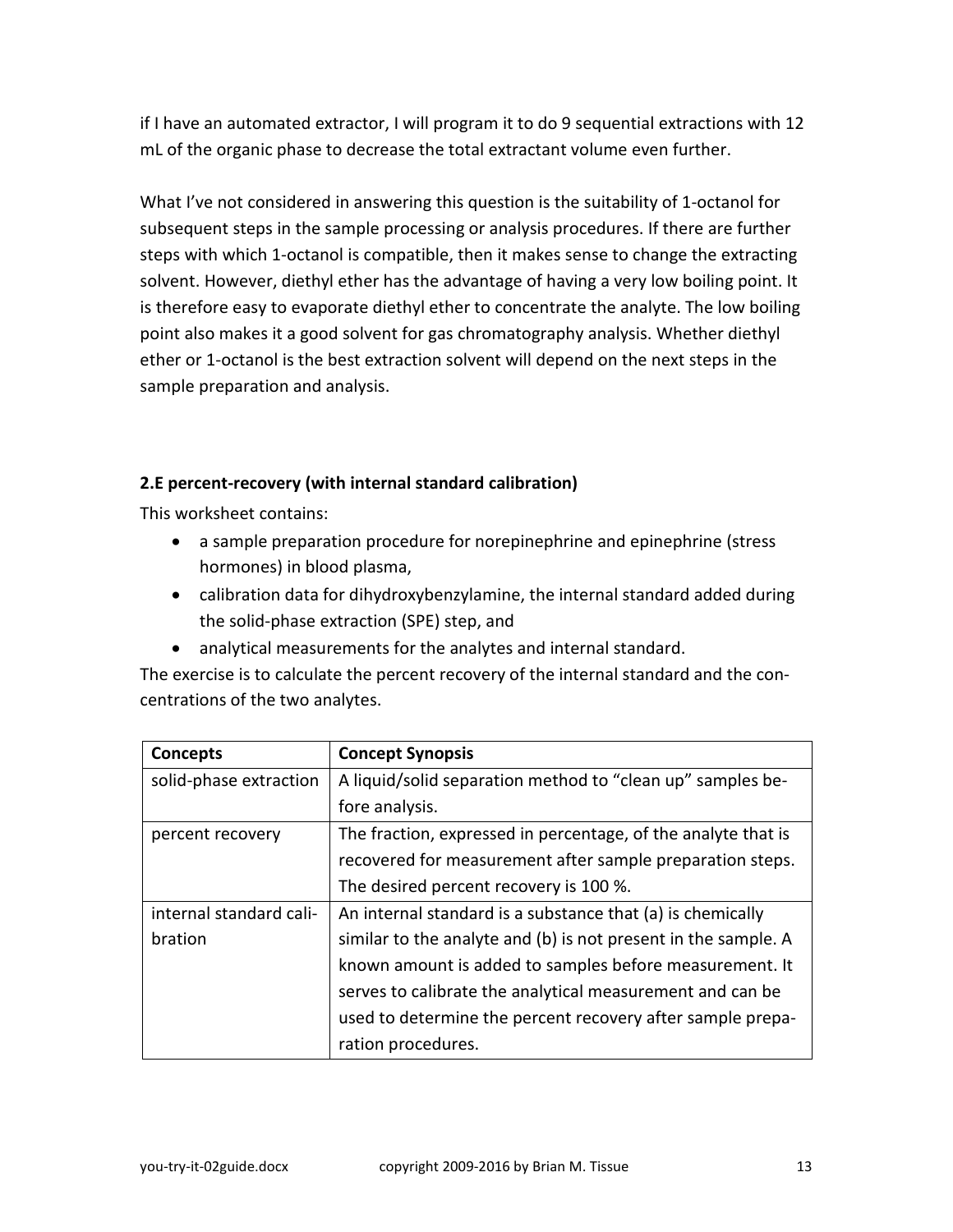The purpose of the steps in the SPE procedure are as follows:

- condition the column with 0.5 M HCl followed by water
- add sample (diluted blood plasma)
- wash with water to remove interferences
- add internal standard
- collect analytes and internal standard by eluting with 0.2 M perchloric acid

The analytes and internal standard contain an amine group, and therefore have a positive charge in neutral solution. The SPE stationary phase has a negative carboxylate group, so the positively charged solutes are attracted and held to the stationary phase. Neutral and weakly bound impurities are washed away with water. In the last step of the SPE procedure, the strong acid protonates the carboxylic acid and releases the solutes from the column. After this clean-up procedure, the analytes and internal standard in the eluate are determined by an analytical method.

The goal of a sample preparation step is to isolate analytes from interferences without analyte loss. Adding the internal standard in the SPE procedure provides a check that it and the analytes are eluted completely from the column. The internal standard is chemically similar to the analytes so that it serves as a model of how the analytes behave in the procedure. It also provides a calibration of the analytical measurement. The measurement assumes, or was validated in prior experiments, that the instrument response is the same for the internal standard and the analytes. Other details of the chromatographic analysis are not necessary for the calculation.

#### 1. Determine the percent recovery of the internal standard.

We know that we added 400 pg of the dihydroxybenzylamine internal standard to the sample solution during the SPE procedure. During the subsequent measurement, this amount of dihydroxybenzylamine produced a signal of 179 pA. We have calibration data for dihydroxybenzylamine to relate the measurement signal to concentration. Using this calibration data and the 179 pA measurement, we can determine the amount and the fraction recovered for the internal standard.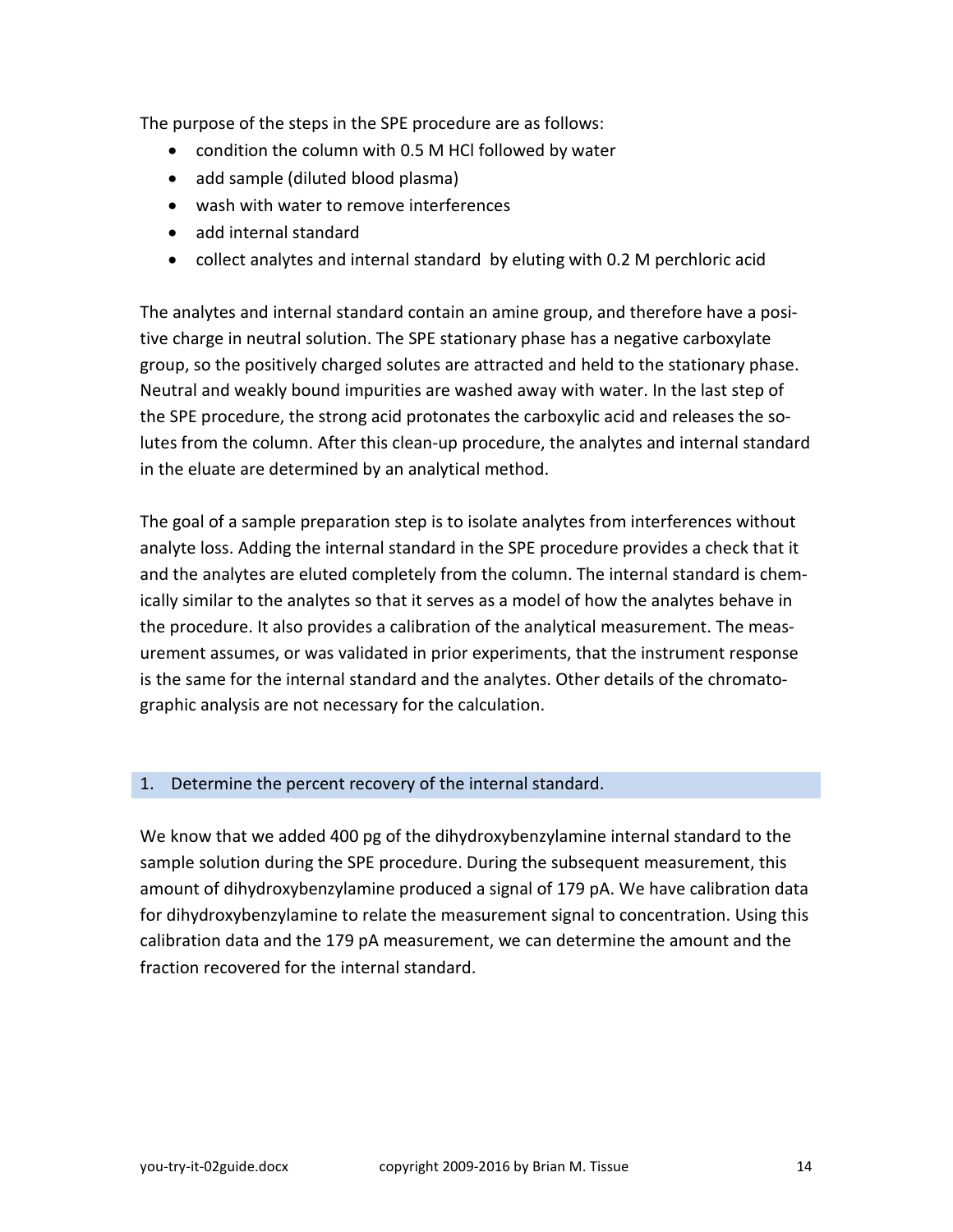Highlight the calibration data and enter a scatter chart (see figure to right). Using LINEST, I find the uncertainty in the intercept to be larger than the value. I will repeat the LINEST function, forcing the intercept through zero. The linear equation for the calibration data is thus:



If you use only the trendline

 $y = 0.4683x$ 

to find the linear equation, enter the slope of 0.4683 somewhere on the worksheet (E34 for my worksheet, see next figure). I've also typed the concentration of the internal standard into cell D40. Note that all concentrations are 'per 500 μL' to match the eluate volume in the SPE procedure.

|    | Α | B             |                                        |             | F             |             |
|----|---|---------------|----------------------------------------|-------------|---------------|-------------|
| 32 |   |               | Dihydroxybenzylamine Calibration Data: |             |               |             |
| 33 |   |               | conc (pg/500 μL)                       | signal (pA) | <b>LINEST</b> |             |
| 34 |   |               | o                                      | 2.5         | 0.4683        | o           |
| 35 |   |               | 125                                    | 51.3        | 0.011155901   | #N/A        |
| 36 |   |               | 250                                    | 124.8       | 0.998300447   | 6.390       |
| 37 |   |               | 500                                    | 232.1       | 1762.1703     | з           |
| 38 |   |               |                                        |             | 71960.8805    | 122.5095238 |
| 39 |   |               |                                        |             |               |             |
| 40 |   | internal std: | 400                                    | pg          |               |             |

For the measurement in cell D44 and the calibration slope in cell E34, the formula for the concentration of the internal standard is:

#### =D44/E34

I type this in cell E44. Percent recovery is this concentration divided by the known concentration times 100 %. In cell F44 type:

=(E44/\$C\$40)\*100

where cell C40 holds the concentration of the internal standard. The result is: